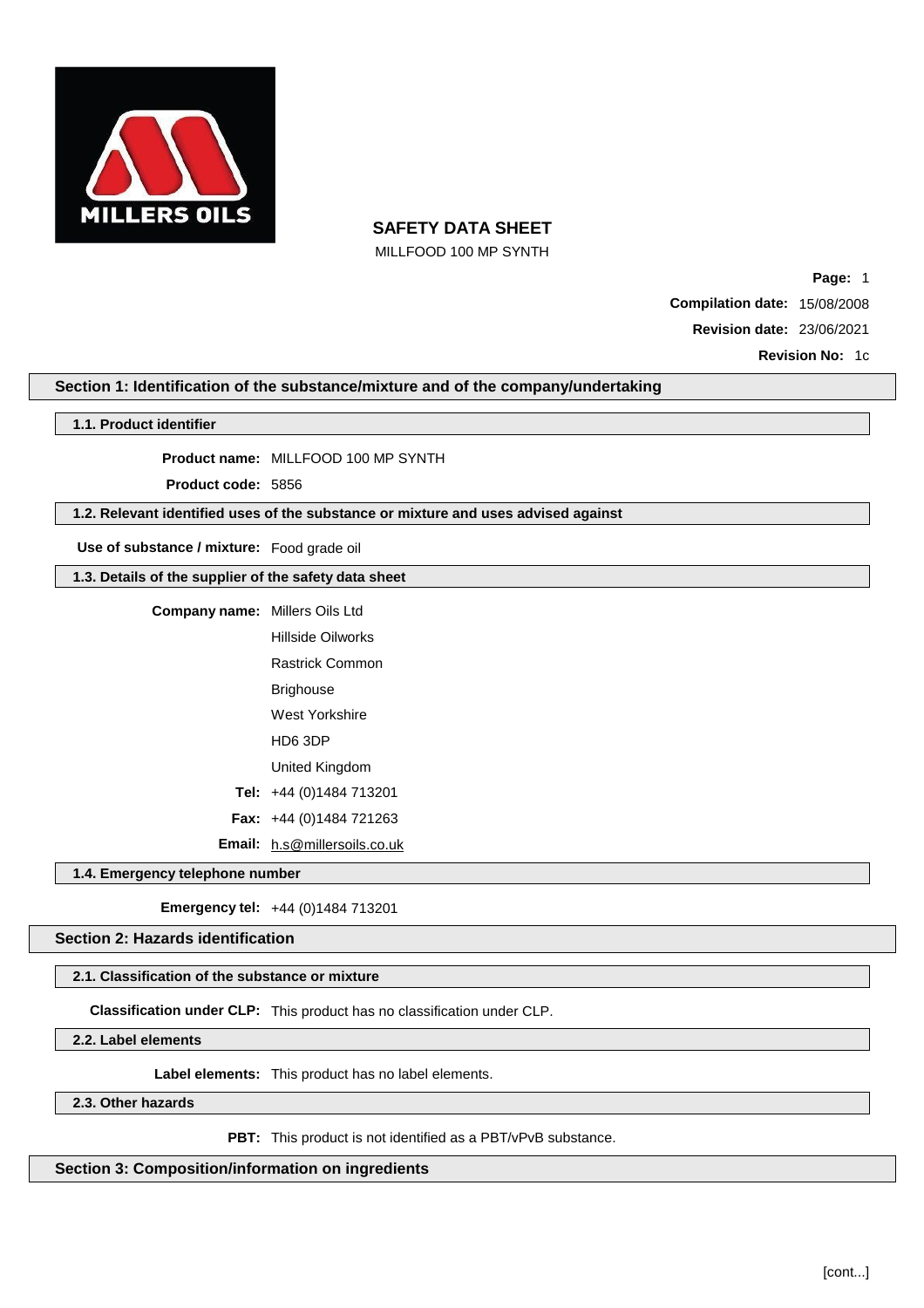## MILLFOOD 100 MP SYNTH

### **3.2. Mixtures**

### **Hazardous ingredients:**

MIXTURE OF PHOSPHATE DERIVATIVES - REACH registered number(s): 01-2119480426-35

| <b>EINECS</b> | CAS         | PBT/WEL                  | <b>CLP Classification</b>                  | Percent |
|---------------|-------------|--------------------------|--------------------------------------------|---------|
|               | 192268-65-8 | $\overline{\phantom{a}}$ | Aquatic Chronic 4: H413; Repr. 2:<br>H361d | <1%     |

#### **Section 4: First aid measures**

**4.1. Description of first aid measures**

**Skin contact:** Wash immediately with plenty of soap and water. Remove all contaminated clothes and footwear immediately unless stuck to skin.

**Eye contact:** Bathe the eye with running water for 15 minutes.

**Ingestion:** Wash out mouth with water. Do not induce vomiting. Consult a doctor.

**Inhalation:** Remove casualty from exposure ensuring one's own safety whilst doing so.

#### **4.2. Most important symptoms and effects, both acute and delayed**

**Skin contact:** There may be mild irritation at the site of contact.

**Eye contact:** There may be irritation and redness.

**Ingestion:** There may be irritation of the throat.

**Inhalation:** No symptoms.

**Delayed / immediate effects:** Continuous skin contact may cause skin sensitivity and dermatitis.

**4.3. Indication of any immediate medical attention and special treatment needed**

**Immediate / special treatment:** Eye bathing equipment should be available on the premises.

### **Section 5: Fire-fighting measures**

**5.1. Extinguishing media**

**Extinguishing media:** Suitable extinguishing media for the surrounding fire should be used. Use water spray to cool containers. Carbon dioxide.

#### **5.2. Special hazards arising from the substance or mixture**

**Exposure hazards:** In combustion emits toxic fumes of carbon dioxide / carbon monoxide.

**5.3. Advice for fire-fighters**

**Advice for fire-fighters:** Wear self-contained breathing apparatus. Wear protective clothing to prevent contact with skin and eyes.

### **Section 6: Accidental release measures**

### **6.1. Personal precautions, protective equipment and emergency procedures**

**Personal precautions:** Refer to section 8 of SDS for personal protection details. Turn leaking containers leak-

side up to prevent the escape of liquid.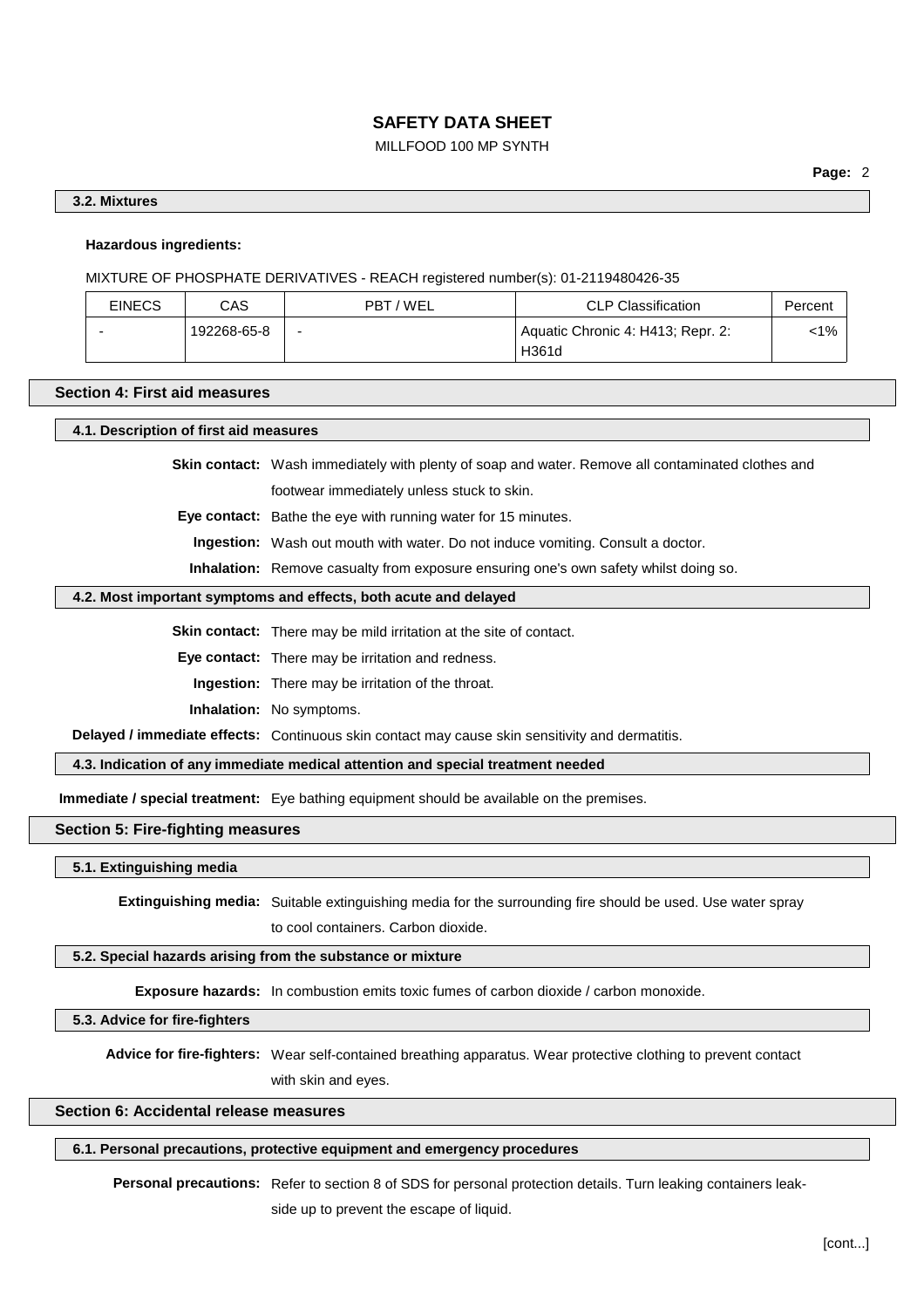### MILLFOOD 100 MP SYNTH

### **6.2. Environmental precautions**

**Environmental precautions:** Do not discharge into drains or rivers. Contain the spillage using bunding.

#### **6.3. Methods and material for containment and cleaning up**

**Clean-up procedures:** Absorb into dry earth or sand. Transfer to a closable, labelled salvage container for

disposal by an appropriate method.

### **6.4. Reference to other sections**

**Reference to other sections:** Refer to section 8 of SDS.

### **Section 7: Handling and storage**

**7.1. Precautions for safe handling**

**Handling requirements:** Avoid direct contact with the substance.

### **7.2. Conditions for safe storage, including any incompatibilities**

**Storage conditions:** Store in a cool, well ventilated area. Keep away from sources of ignition. Keep container

tightly closed.

### **7.3. Specific end use(s)**

**Specific end use(s):** No data available.

#### **Section 8: Exposure controls/personal protection**

#### **8.1. Control parameters**

**Workplace exposure limits:** No data available.

### **DNEL/PNEC Values**

**DNEL / PNEC** No data available.

**8.2. Exposure controls**

**Engineering measures:** Not applicable.

**Respiratory protection:** Respiratory protection not required.

**Hand protection:** Protective gloves.

**Eye protection:** Safety glasses. Ensure eye bath is to hand.

## **Section 9: Physical and chemical properties**

### **9.1. Information on basic physical and chemical properties**

**Skin protection:** Protective clothing.

- State: Liquid
- **Colour:** Colourless
- **Odour:** Odourless
- **Evaporation rate:** Negligible

**Oxidising:** Non-oxidising (by EC criteria)

**Solubility in water:** Insoluble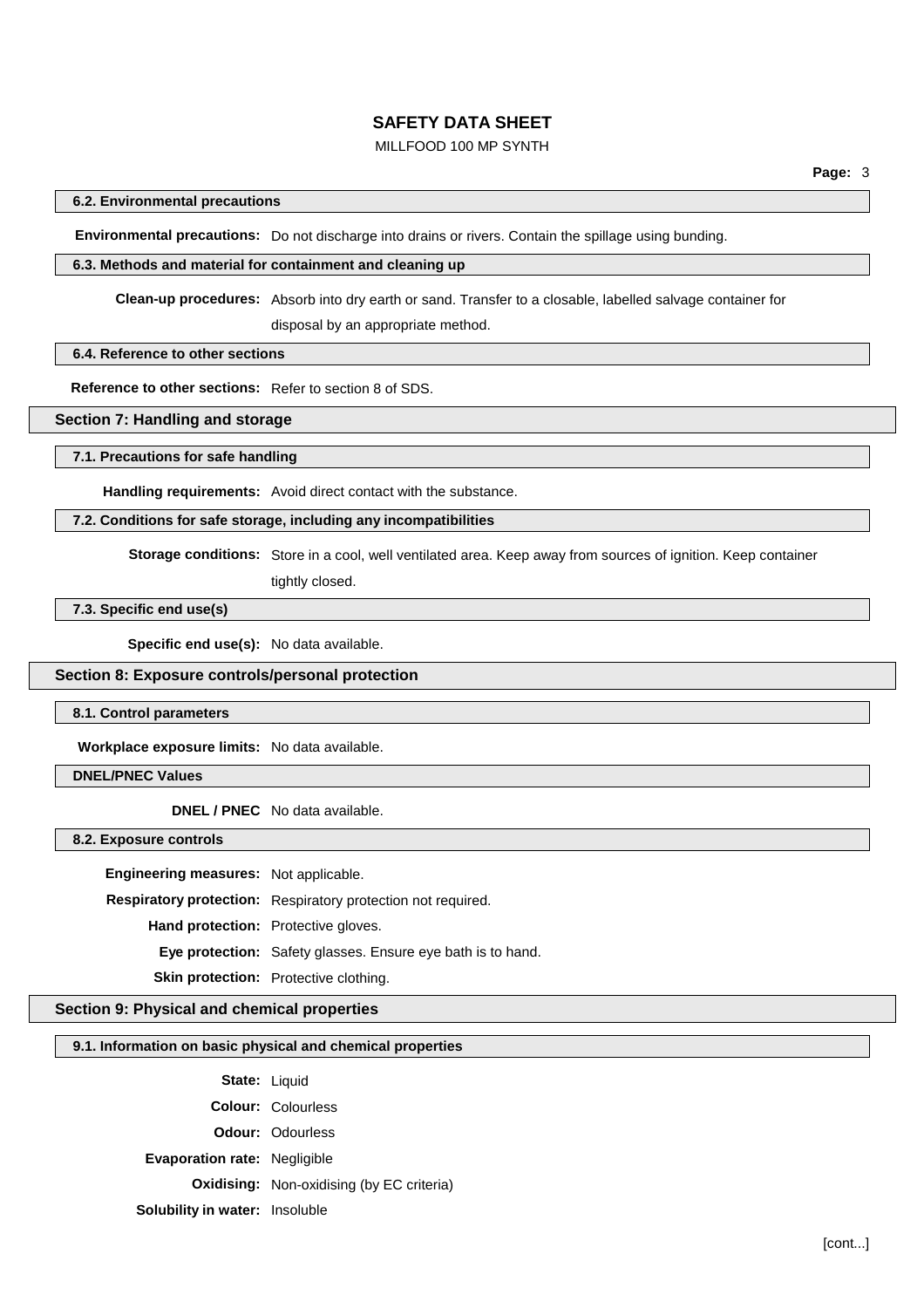### MILLFOOD 100 MP SYNTH

#### **Page:** 4

| Boiling point/range°C: No data available.               |                                    | Melting point/range°C: No data available.       |                               |
|---------------------------------------------------------|------------------------------------|-------------------------------------------------|-------------------------------|
| <b>Flammability limits %: lower:</b> No data available. |                                    |                                                 | upper: No data available.     |
| <b>Flash point °C:</b> $> 150$                          |                                    | Part.coeff. n-octanol/water: No data available. |                               |
| Autoflammability°C: $>200$                              |                                    | Vapour pressure: No data available.             |                               |
| Relative density: 0.85-0.87                             |                                    |                                                 | <b>pH:</b> No data available. |
|                                                         | <b>VOC g/l:</b> No data available. |                                                 |                               |

#### **9.2. Other information**

**Other information:** No data available.

#### **Section 10: Stability and reactivity**

#### **10.1. Reactivity**

**Reactivity:** Stable under recommended transport or storage conditions.

#### **10.2. Chemical stability**

**Chemical stability:** Stable under normal conditions.

#### **10.3. Possibility of hazardous reactions**

**Hazardous reactions:** Hazardous reactions will not occur under normal transport or storage conditions.

Decomposition may occur on exposure to conditions or materials listed below.

#### **10.4. Conditions to avoid**

**Conditions to avoid:** Heat. Sources of ignition. Flames.

### **10.5. Incompatible materials**

**Materials to avoid:** Strong oxidising agents. Strong acids.

#### **10.6. Hazardous decomposition products**

**Haz. decomp. products:** In combustion emits toxic fumes of carbon dioxide / carbon monoxide.

#### **Section 11: Toxicological information**

#### **11.1. Information on toxicological effects**

**Toxicity values:** No data available.

### **Symptoms / routes of exposure**

**Skin contact:** There may be mild irritation at the site of contact.

**Eye contact:** There may be irritation and redness.

**Ingestion:** There may be irritation of the throat.

**Inhalation:** No symptoms.

**Delayed / immediate effects:** Continuous skin contact may cause skin sensitivity and dermatitis.

### **Section 12: Ecological information**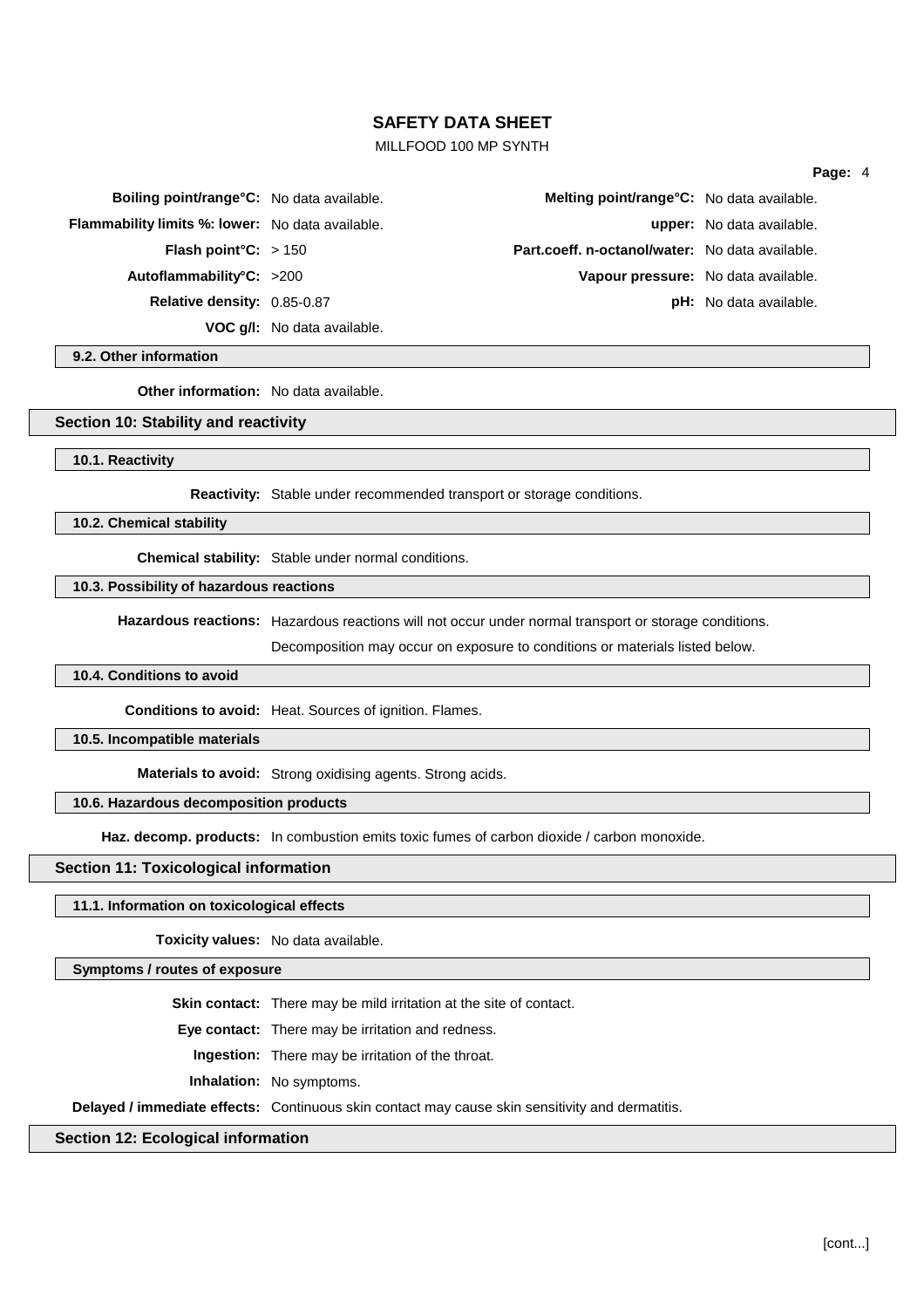### MILLFOOD 100 MP SYNTH

### **12.1. Toxicity**

**Ecotoxicity values:** No data available.

#### **12.2. Persistence and degradability**

**Persistence and degradability:** Biodegradable in part only.

### **12.3. Bioaccumulative potential**

**Bioaccumulative potential:** Slightly bioaccumulable.

**12.4. Mobility in soil**

**Mobility:** Insoluble in water. Floats on water. Readily absorbed into soil.

## **12.5. Results of PBT and vPvB assessment**

**PBT identification:** This product is not identified as a PBT/vPvB substance.

**12.6. Other adverse effects**

**Other adverse effects:** Negligible ecotoxicity.

**Section 13: Disposal considerations**

**13.1. Waste treatment methods**

**Disposal operations:** Incineration on land. Transfer to a suitable container and arrange for collection by specialised disposal company. **Disposal of packaging:** Dispose of as normal industrial waste. **NB:** The user's attention is drawn to the possible existence of regional or national

regulations regarding disposal.

### **Section 14: Transport information**

**Transport class:** This product does not require a classification for transport.

## **Section 15: Regulatory information**

**15.1. Safety, health and environmental regulations/legislation specific for the substance or mixture**

**Specific regulations:** Not applicable.

#### **15.2. Chemical Safety Assessment**

**Chemical safety assessment:** A chemical safety assessment has not been carried out for the substance or the mixture

by the supplier.

## **Section 16: Other information**

#### **Other information**

| <b>Other information:</b> This safety data sheet is prepared in accordance with Commission Regulation (EU) No |
|---------------------------------------------------------------------------------------------------------------|
| 2015/830.                                                                                                     |
| <b>Phrases used in s.2 and s.3:</b> H361d: Suspected of damaging the unborn child.                            |
| H413: May cause long lasting harmful effects to aquatic life.                                                 |